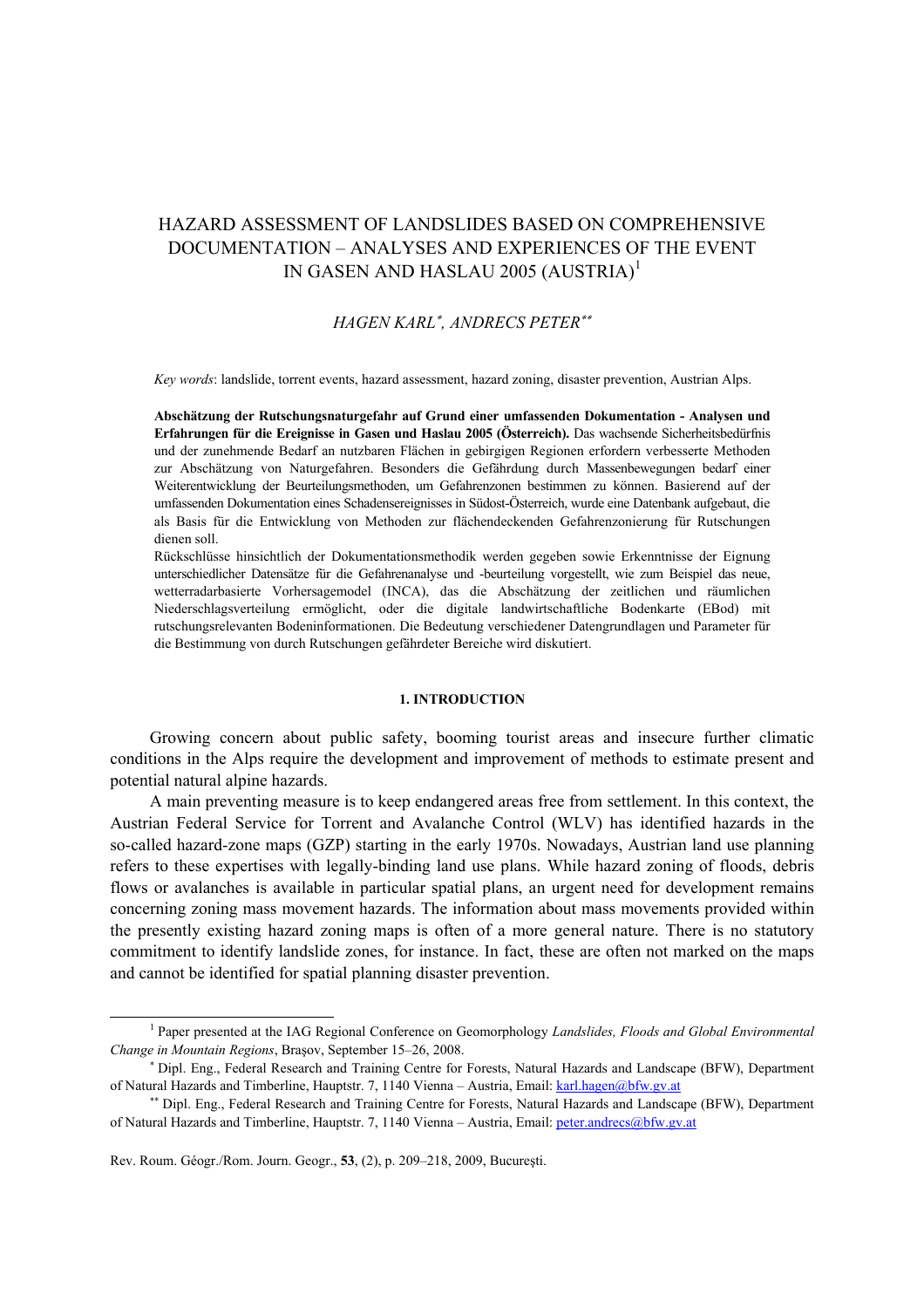#### **2. DEFINITIONS**

Landslides are sliding movements of loose material along existing slide zones, or occurring at the moment of slope failure arising. The material displacement is caused primarily by gravitation (Schwab *et al.*, 2005). Beside conventional classifications into translational and rotational landslides, a differentiation can roughly be made between:

• spontaneous, more ore less shallow landslides in loose material (Fig. 2a) and

• continuous, often deep-seated mass movements (Fig. 2b)

This classification is adequate in issues of hazard assessment (Table 1). The present paper focuses on the assessment of spontaneous landslides in loose material.



Fig. 1- Building badly affected by a landslide developing into a debris flow (Gasen, 2005). No information was available on landslide hazards in this area (neither any documentation from previous events nor from hazard mapping) although it is very likely (according to oral information and geomorphologic conditions), that landslide events had existed before.



Fig. 2a – Spontaneous, shallow landslides in loose material, partially developing into debris flow (e.g. the Gasen-Austria 2005 event).



Fig 2b – Continuous, deep seated mass movement in bedrock at varying movement rates (e.g. Gradenbach-Austria).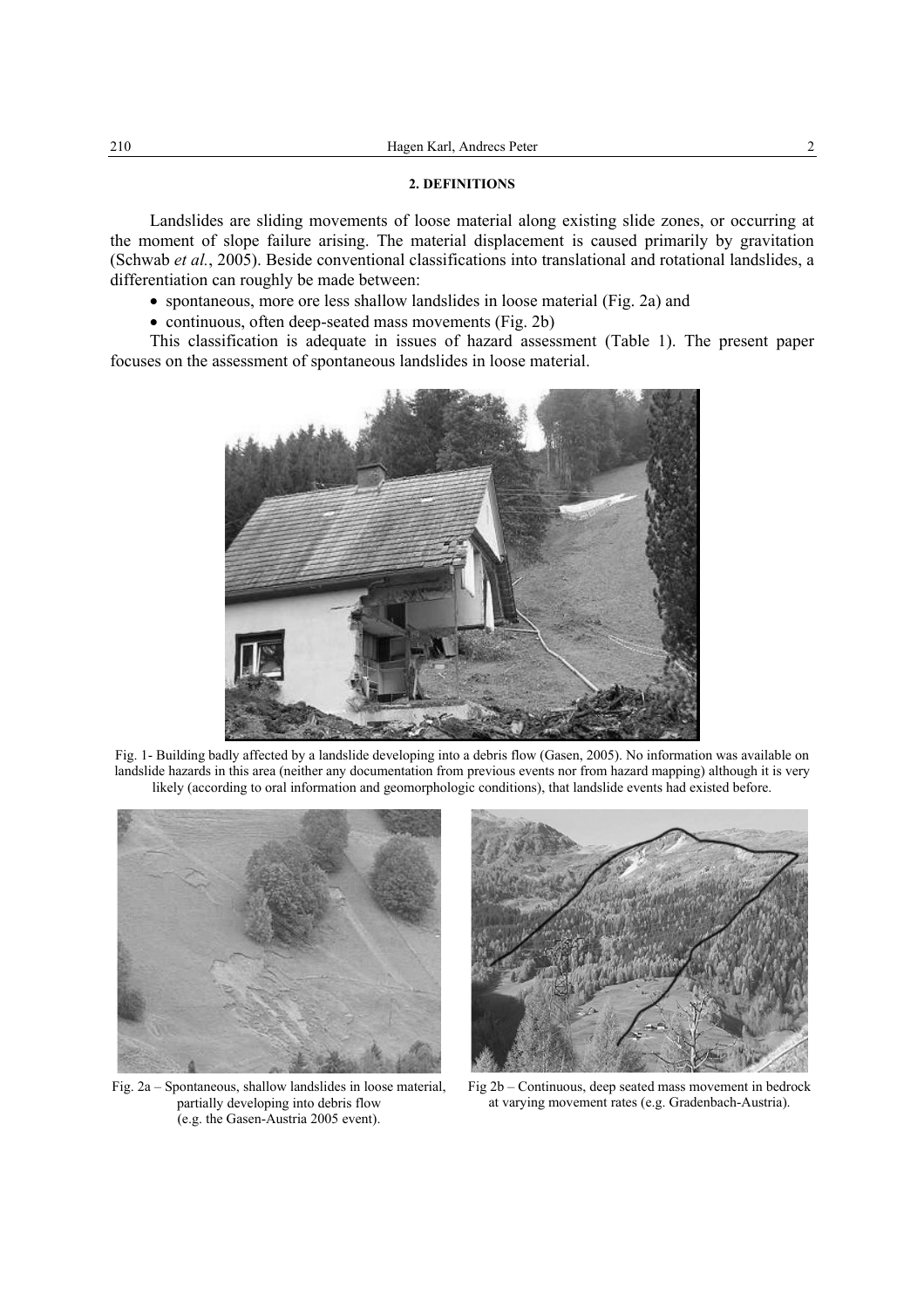#### *Table 1*

A hazard assessment-related, basic classification of landslides and specific values attached. (\*Mass movement – velocity classification by Cruden and Varnes (1996)).

| landslide types | spontaneous                           | continuous                              |
|-----------------|---------------------------------------|-----------------------------------------|
| occurrence      | small, varying, large affected area   | large, few, limited area                |
| velocity        | $fast - very fast (extremely fast)*$  | very slow $-$ slow $*$                  |
| hazards         | movement, debris flow                 | movement, (river load)                  |
| documentation   | sporadic                              | $+/-$ well doc.(measurements)           |
| problems        | unknown location                      | movement rates                          |
| measures        | target measures, slope drainage, etc. | early warning systems, technical limits |

Different types of landside processes involve different hazard assessment challenges (compare also Table 1). The following issues are crucial:

• Where will the landslides occur? Continuous (often large) landslides are often known and more or less documented, while comprehensive investigations to determine slope susceptibility (position of potential landslides) is basic to any further actions in this regard.

• What is the probability (frequency) of landslide occurrence (susceptibility – hazard index maps).

• Which area is affected? Spontaneous landslides often develop into debris flow, whereby the affected area is clearly larger than the sliding area.

• What magnitude (volume) will the landslides reach, considering the range and occurrence forces.

• What kind of hazards will occur, in what way will people and their properties be endangered. This depends on the kind of process and more especially on its velocity (hazard assessment).

#### **3. THE GASEN 2005 EVENT (AUSTRIA)**

Between the 20th and the 22nd of August 2005, an extreme precipitation event, producing about 200 mm of rainfall within 36 hours (> 100 years return period), triggered off several shallow landslides and mudflows. As an additional triggering factor, a high soil moisture content acting as a critical precondition was being considered. The conjunction of these adverse climatic conditions is very rare (return period of >> 100 years, Andrecs *et al.*, 2007).

Basic landslide susceptibility in the area is high because of the absence of glaciation during the last Ice Age, so thick soil and loose material horizons could develop. The area shows a distinct topography with steep slopes and narrow valleys.

The variable susceptibility for spontaneous landslides may be considered high because of extensive forest road construction. About 2/3 of the surveyed landslides were triggered (or increased in magnitude) because of improper road slopes. Agricultural areas were affected more seriously by landslides than forest areas although these areas are found mainly in the steeper parts of the region. When affected, the wooden debris often caused problems by impairing protection measures and jamming channels.

The 2005 event was the starting point for a national landslides standardized documentation. In this connection, the BFW was charged by the Austrian Ministry for Agriculture, Forestry, Environment and Water Management (BMLFUW) to make a detailed investigation of disaster in the most affected areas of Styria (the communities of Gasen and Haslau near Birkfeld (BMLFUW 2006), and so about 250 single landslides were recorded in detail (Andrecs *et al.*, 2007). Also other institutions surveyed the area, and the data collected where included into a collective database (Koicu & Tilch 2005). This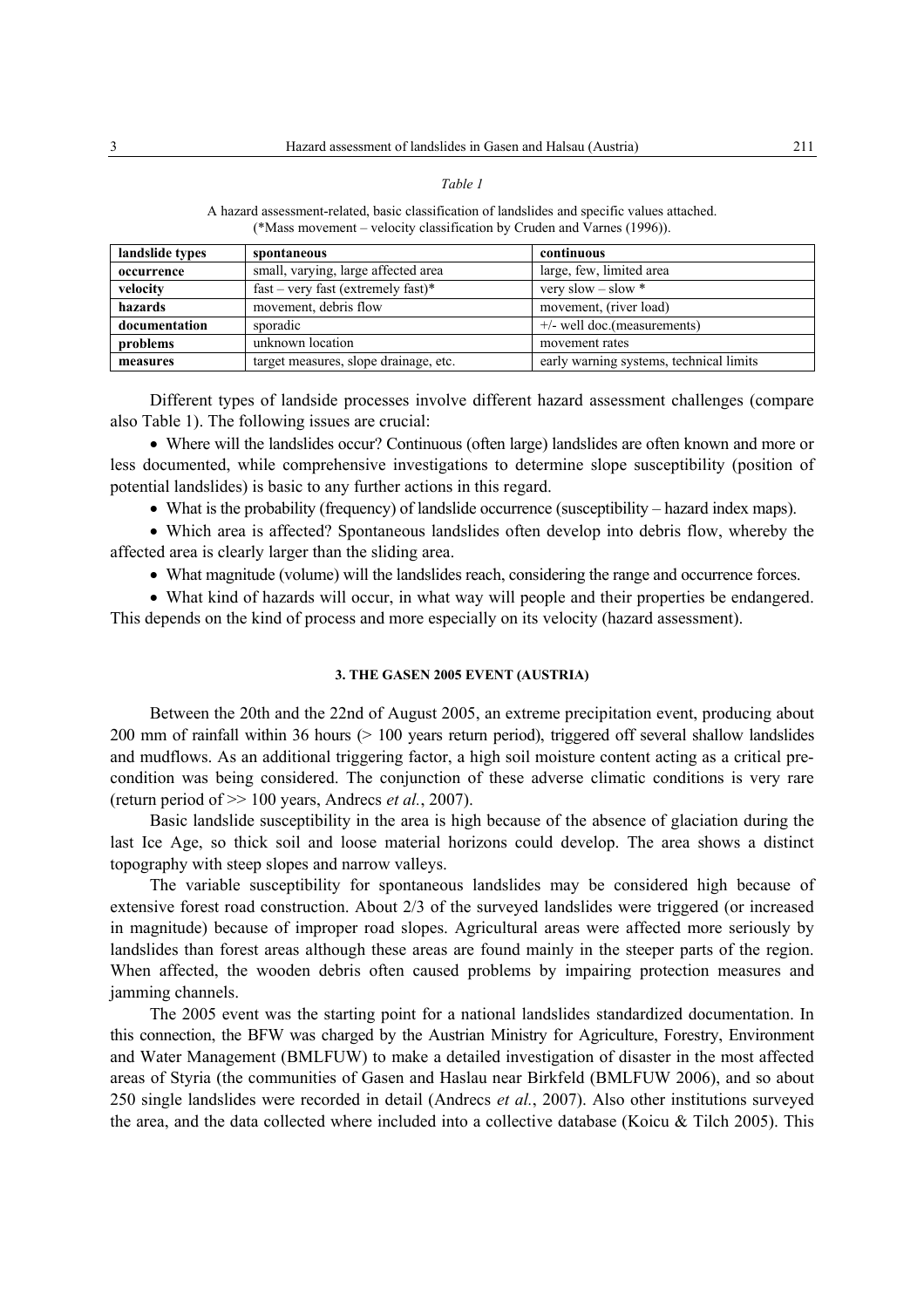database represents the initial point for further analyses and investigations which are supposed to end up in a standardized hazard mapping method of landslides.

#### **3.1 Meteorological survey**

There are two sources of obtaining meteorological data:

- Gauging stations and
- Radar-based precipitation data (INCA)

Due to the fact, that there are no meteorological gauging stations located within the affected area (Fig. 3), the precipitation data had to be extrapolated from surrounding measuring points (Hydrographischer Landesdienst, 2005). Because the distribution of precipitation sums at a small scale, especially the precipitation maximum between Gasen and Haslau, is not recorded in this data base, the concentration of landslides in this area cannot be explained on the basis of these data.



Fig. 3 – Overview: The investigated area around the communities of Gasen and Haslau (grey rectangle) in the Province of Styria, Austria

For this reason, a newly-developed system to determine spatial and temporal precipitation distribution was applied. This approach is called INCA (Integrated Nowcasting through Comprehensive Analyses) and is operated by the Central Institute for Meteorology and Geodynamics in Vienna (ZAMG). INCA is a well-developed analysis and forecasting system for various meteorological parameters, including precipitation, wind and temperature. The system uses weather radar values, which are pre-scaled and actually scaled with ground measuring stations. The minimal time step is 15 minutes and can be added to any longer time steps (Haiden *et al.*, 2006). Due to reliable radar data and moderate precipitation intensities, a high-quality spatial pattern of precipitation sums could be provided (Fig. 4). The estimation of absolute precipitation intensities was made on an acceptable level, about 20 % error (Andrecs *et al.,* 2007).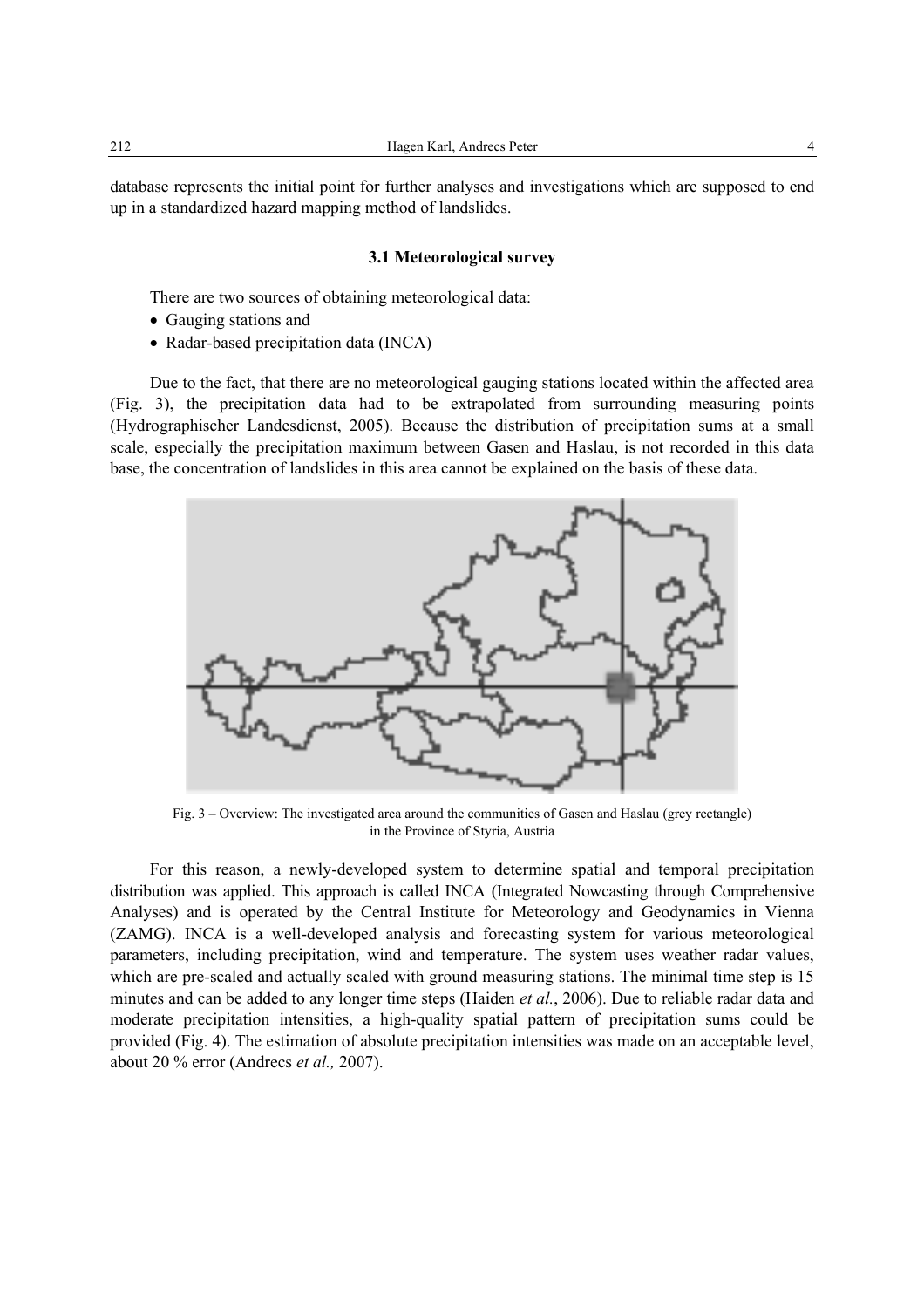

Fig. 4 – There are no gauging stations (points with a flag) in the area of the communities of Gasen and Haslau. The INCA data (raster 1\*1 km) are relevant in regard of the spatial distribution of the precipitation sums (36 hrs).

### **3.2 Geomorphologic, geologic and pedologic information**

A DEM (Digital Elevation Model, 10\*10 m) is available for the whole area, probably not detailed enough to reflect relevant morphologic surface-structures. A DEM (1\*1 m) based on a laser scan was prepared in some parts of the area to survey the differences of accuracies and the subsequent benefit for landslide assessment.

Due to the inadequate level of detail, the existing geological map of the area (1:200 000) could not offer significant information on landslide susceptibility.

In Austria, the BFW survey offered a digital soil map of all agricultural areas, containing various soil data, maximum accuracy of 1: 25 000. First steps were taken to determine susceptibility depending on different soil types using the so-called Ebod (electronic soil information system). The analyses showed certain soil types significantly landslide-prone. Ongoing investigation shall concretize these correlations and extend the database to the physical parameters of soil types.

### **3.3 Field survey**

The field survey was performed by several institutions from different scientific and administrative perspectives. While the BFW survey put emphasis on the documentation of losses and (anthropogenic) triggering causes including all kinds of processes, the geological survey in Austria (GBA), for instance, focused on the relevant parameters of processes explicitly for landslides.

As a matter of fact, the field survey led to insights into documentation methods and how to best proceed in the future. The most important conclusion can be worded as follows: "Begin with the end in mind".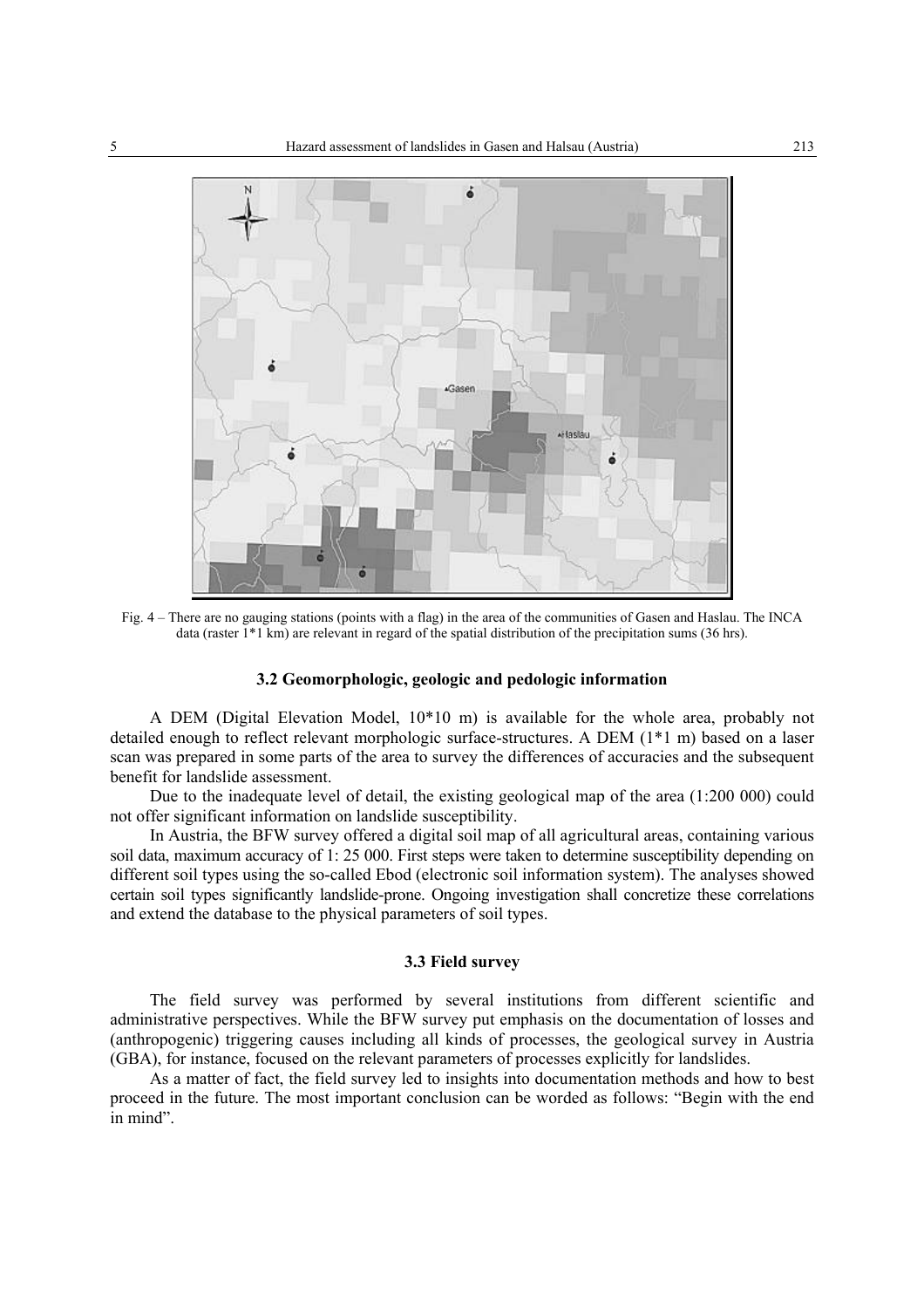Expected results in terms of spatial extent, scale and content should already be defined at the beginning of documentation. It is important to consider the available human and financial resources, methods and basic data, adapting scale and survey methods accordingly. Not surveyed input data can rarely be found later in other reports. Since there is neither quantified nor standardized collected information, conclusions are limited. It is crucial to identify the purpose of documentation. Should this documentation concentrate on:

- An overview of losses or a monetary valuation of disasters?
- The development of better insights into the process?
- The advancement and development of hazard and risk assessment tools?
- The development of an applied disaster management plan?

## **3.4 Remote sensing**

New techniques of remote sensing provide helpful data to locate landslides (field survey), to assess process areas (Fig. 5), to identify the susceptibility of slopes and to improve basic data like for instance of the land cover or the road and path network.



Fig. 5 – This area-wide (Austria) digital soil map contains various soil data, e.g. soil type, water supply, permeability and soil depth (Ebod).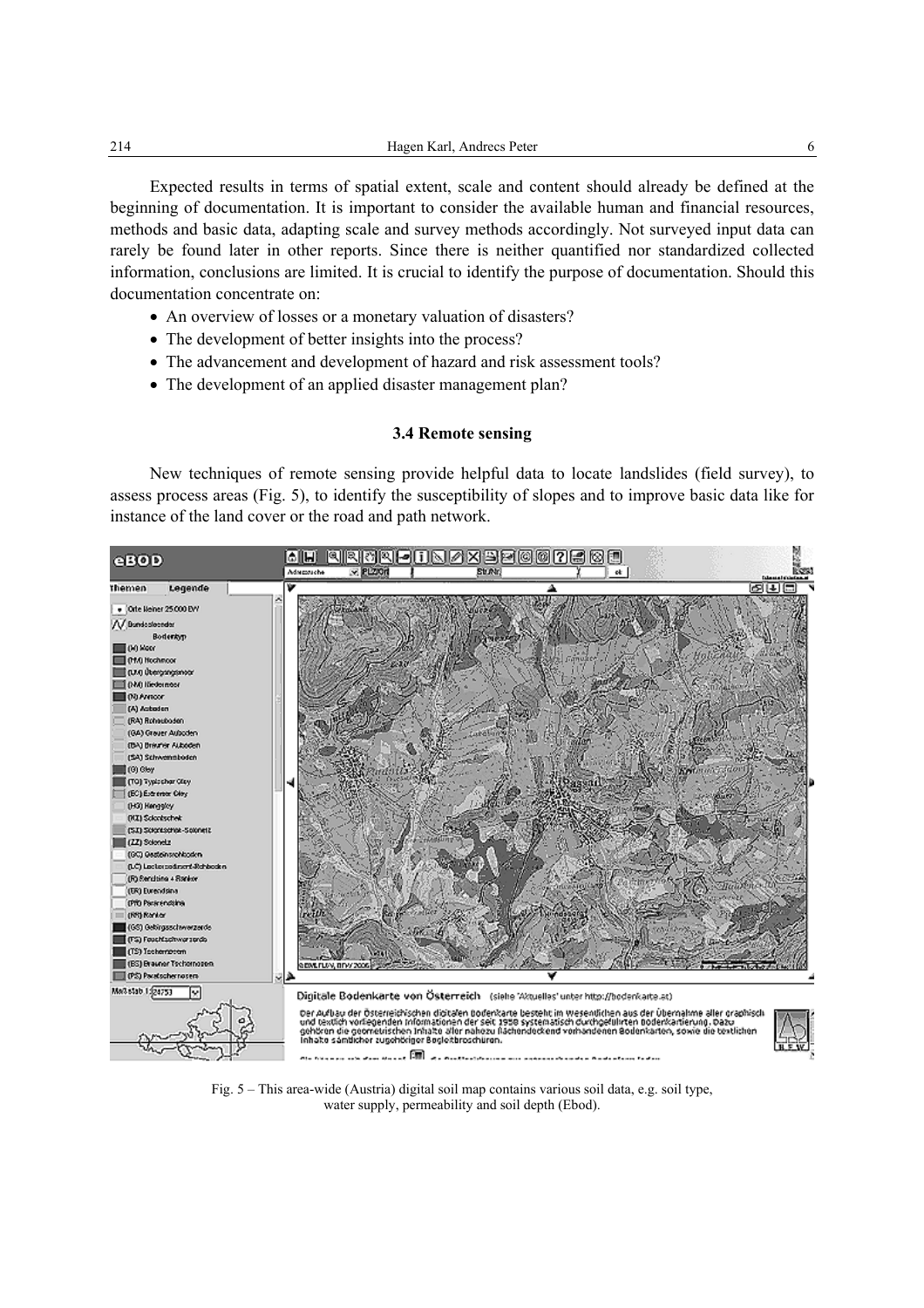The Gasen aerial images from parts of the affected area where taken about three weeks after the event. The assessment and limitation of the landslide starting zones were subdivided into three categories:

- secure
- assumed
- indication

While the probability for a secure assessment in open land was high, estimating small landslides in forests areas was problematic. However, there was sometimes an indication of previous events.

The delimitation between transport and deposition zones is partially subjective. Due to delayed flights after the event, several deposition zones had already been cleared, which gave rise to misinterpretations.

### **LANDSLIDE HAZARD ASSESSMENT – CRUCIAL POINTS**

Operations to pursue proper assessment of spontaneous landslide-prone areas, as well as the identification of endangered areas need comprehensive area and parameter information. Slope susceptibility depends on many parameters such as area inclination, morphology, soil type (grain size, structure, water regime, friction angle) and thickness of loose material. Vegetation interacting with the soil type is also relevant due to its influence on the water regime. The topographical position of the fracture line, material properties (viscosity) and surface conditions (roughness…) are relevant to material transport and deposition. Furthermore, susceptibility of slopes changes with the development of mass movements. In order to predict spontaneous landslides in terms of spatial occurrence, a homogeneous and area-wide documentation of landslides and their triggering mechanisms is required. Such data allow for the assessment of slope susceptibility by using statistical analyses of parameters and parameter combinations (Fig. 6).



Fig. 6 – Classification of landslides and debris flow in starting, transport and deposition zones based on aerial images (Haslau, Joanneum Research, Tilch & Kociu 2007).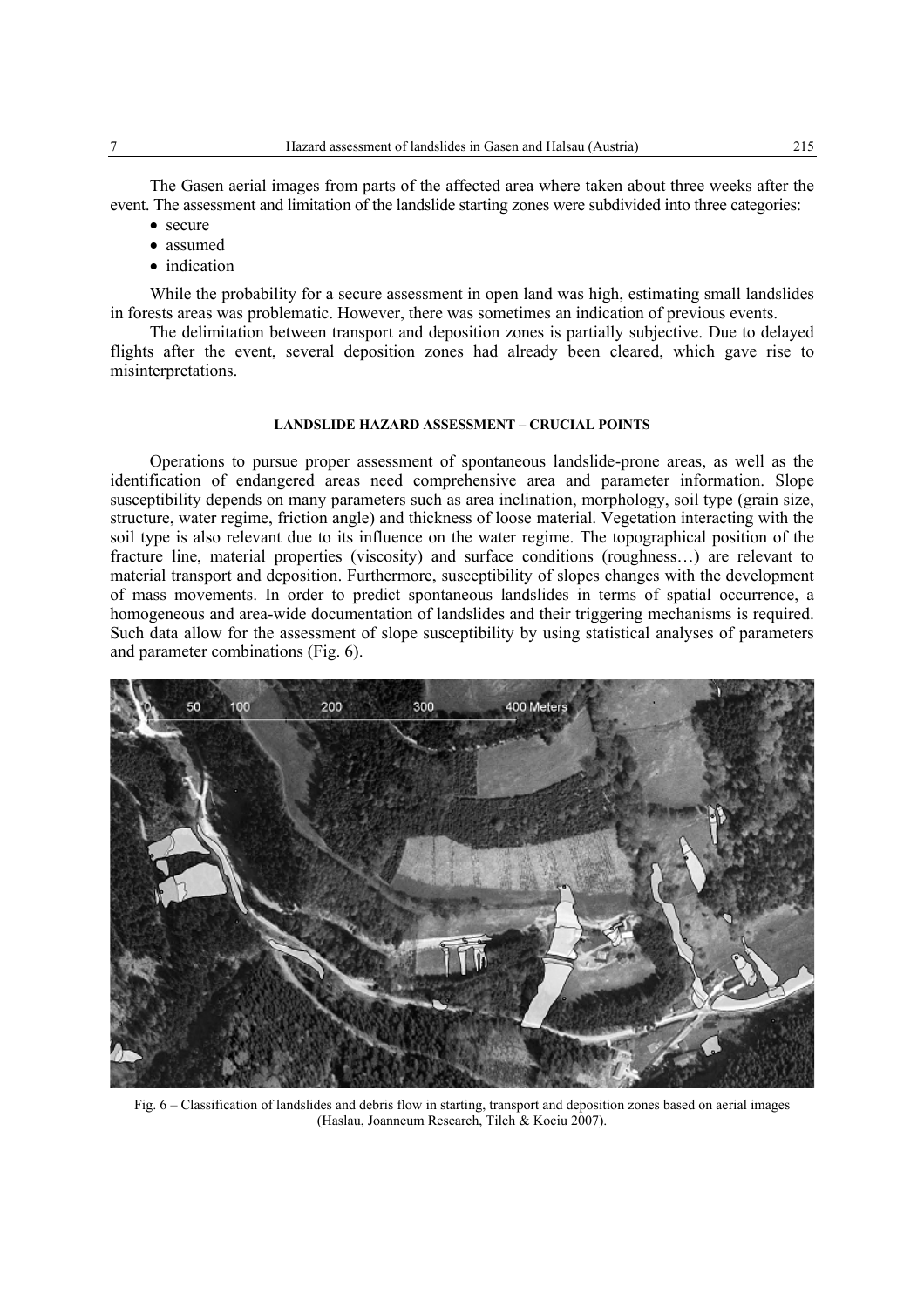Localizing endangered areas, evaluating slope susceptibility has to be completed by an assessment of transport trajectories of landslide-entailed processes and the range of the displaced mass. Commonly, spontaneous landslides-entailed processes develop into "slope debris flow". These rapid processes mean hazards cropping up even in flat areas that are not directly landslide-prone. High velocities may cause considerable damage even with small sliding volumes. Because of their affinities to avalanche transport mechanism developing, energy curve-based avalanche models to estimate the affected area in case of landslides and debris flow seems to be a promising approach.

In single debris flow events, mass transport velocities, pressures and deposition depths can be determined by modeling these events (e. g. with Flo2D) in order to assess the hazards in detail. At present, these models are not applicable throughout the area.

#### **Climate change, socio-economic and risk assessment**

"Landslides present a threat to life and livelihood throughout the world, ranging from minor distribution to social and economic catastrophe" (Crozier & Galde 2005). The threat by natural hazards such as landslides is not constant; it varies according to background conditions. Climate change influences directly the probability of landslide events by varying intensities of precipitation. Socio-economic issues affect hazards directly because susceptibility of slopes is influenced by changes in land use (vegetation, constructions such as forest roads Fig. 7, a. s. o.).



Fig. 7 – Hazard index map for landslides in the communities of Gasen and Haslau (Schwarz & Tilch 2008), based on a neuronal network approach.

According to the formula "risk = hazard \* vulnerability" there have to be valuable structures in the affected areas which document the risk of losses. The risk of economic or anthropogenic losses is the real value of public interest, and of course this risk depends directly on the value of those structures in the affected areas. Satisfying socio-economic development (in the alpine region) led to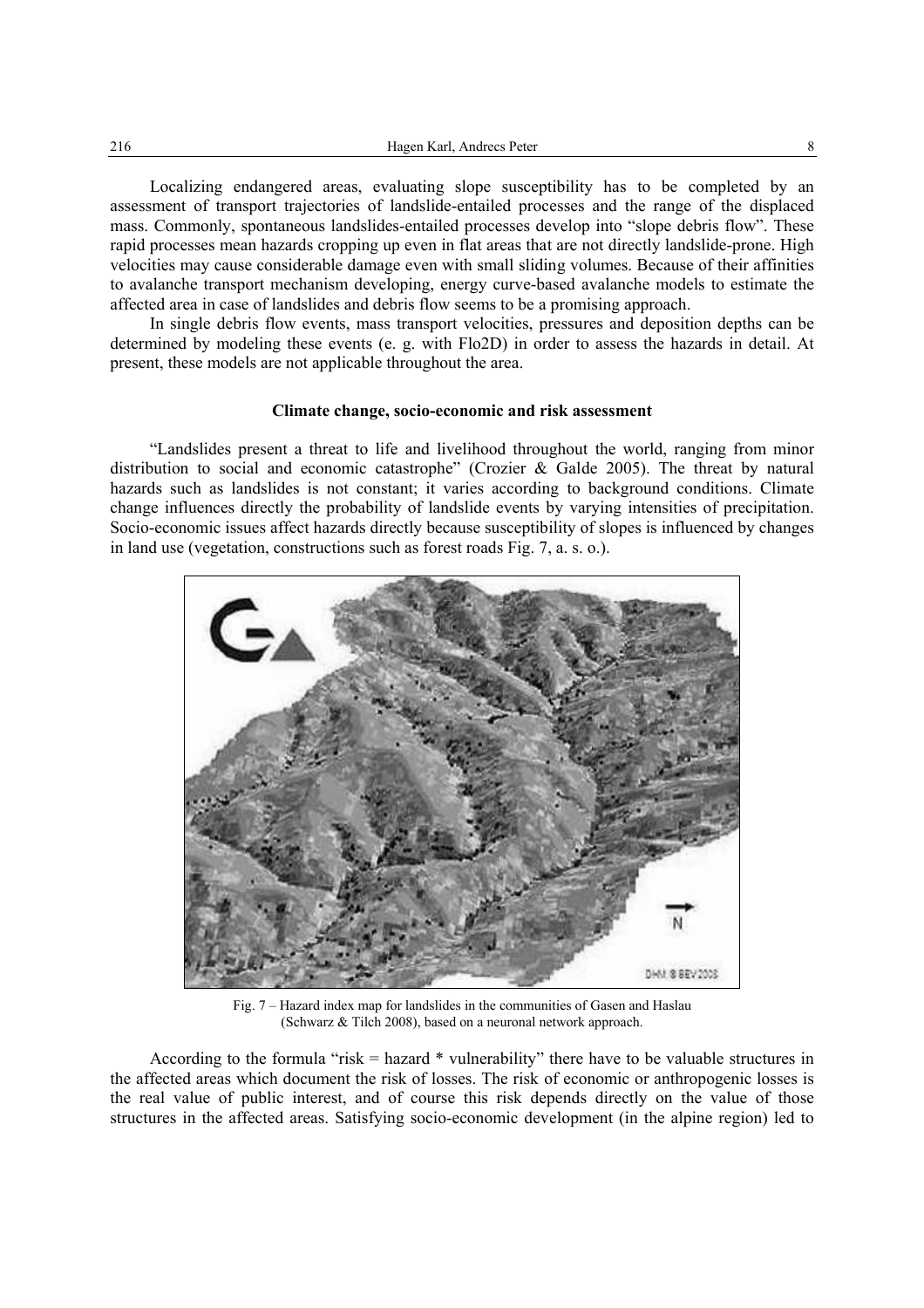considerable increase in losses over the last decades (Fig. 8), even without taking into account the climate change effects (WIFO 2008).

Existing hazard and risk assessments have to be updated according to the rate of socioeconomic and climatic changes, methods have to be transparent to argue comprehensible changes of endangered areas.



Fig. 7 – Landslide triggered off by improper forest road dewatering (Haslau 2005).



Fig. 8 – Schematic relation between risk, hazard and vulnerability. Changes of hazards and vulnerability (caused by socio-economic development) may reduce or increase the risk.